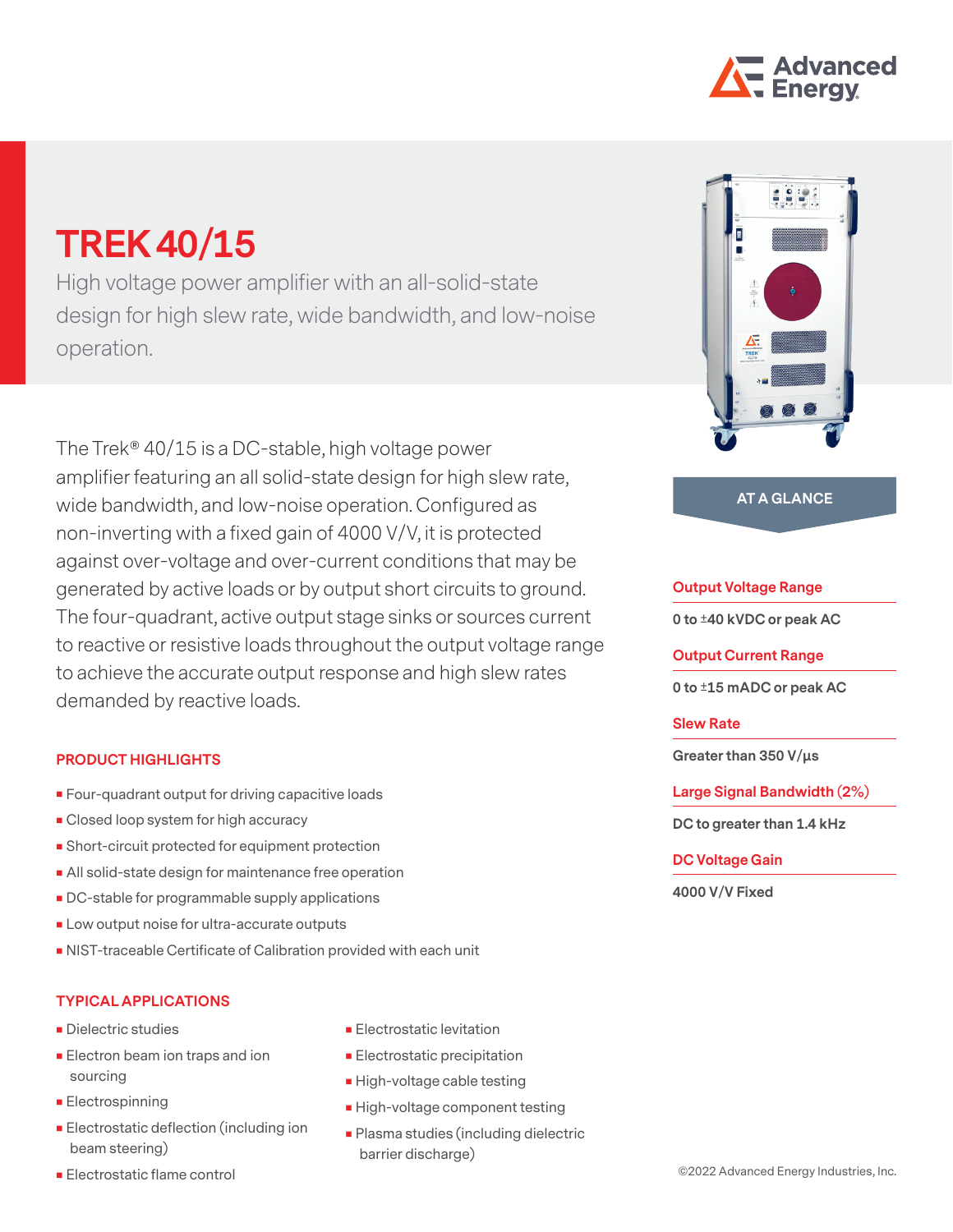# **TREK 40/15 HIGH VOLTAGE POWER AMPLIFIER**

# **TECHNICAL DATA**

| <b>Performance Specifications</b> |                                                                |                                       |
|-----------------------------------|----------------------------------------------------------------|---------------------------------------|
| Output Voltage Range              | 0 to ±40 kVDC or peak AC                                       |                                       |
| <b>Output Current Range</b>       | 0 to $\pm 15$ mADC or peak AC                                  |                                       |
| Input Voltage Range               | 0 to ±10 VDC or peak AC                                        |                                       |
| Input Impedance                   | 25 kΩ, nominal (inverting/differential option: 50 kW, nominal) |                                       |
| DC Voltage Gain                   | 4000 V/V                                                       |                                       |
| DC Voltage Gain Accuracy          | Better than 0.1% of full scale                                 |                                       |
| DC Offset Voltage                 | Less than ±4 V                                                 |                                       |
| <b>Output Noise</b>               | Less than 5 V rms $^1$                                         |                                       |
| <b>Slew Rate</b>                  | Greater than 350 V/µs (10% to 90%, typical)                    |                                       |
| <b>Small Signal Bandwidth</b>     | DC to greater 20 kHz (-3dB)                                    |                                       |
| Large Signal Bandwidth            | DC to greater than 1.4 kHz, typical (2% distortion)            |                                       |
| <b>Stability</b>                  | Drift with Time: Less than 50 ppm/hr, noncumulative            | Drift with Temp: Less than 100 ppm/°C |

| <b>Voltage Monitor Specifications</b> |                                |
|---------------------------------------|--------------------------------|
| Ratio                                 | 1V/4000V                       |
| DC Accuracy                           | Better than 0.1% of full scale |
| DC Offset Voltage                     | Less than $±2$ mV              |
| <b>Output Noise</b>                   | Less than 20 mV $\text{rms}^1$ |
| Output Impedance                      | $47\Omega$                     |

| <b>Current Monitor Specifications</b> |                                 |
|---------------------------------------|---------------------------------|
| Ratio                                 | $0.5$ V/mA                      |
| DC Accuracy                           | Better than 2% of full scale    |
| Offset Voltage                        | Less than $±10$ mV              |
| <b>Output Noise</b>                   | Less than 30 mV $rms1$          |
| <b>Bandwidth</b>                      | DC to greater than 5 kHz (-3dB) |
| Output Impedance                      | $47\Omega$                      |

| <b>Mechanical Specifications</b>   |                                                                                                                                       |
|------------------------------------|---------------------------------------------------------------------------------------------------------------------------------------|
| Dimensions $(H \times W \times D)$ | $1239 \times 578 \times 893$ mm $(49 \times 22.8 \times 35)$ in                                                                       |
| Weight                             | 100 kg (220 lb) approximate                                                                                                           |
| <b>HV Connector</b>                | Caton High Voltage Connector                                                                                                          |
| <b>BNC Connectors</b>              | Amplifier Input, Voltage Monitor, Current Monitor, Remote High Voltage ON/OFF, Out of Regulation Status, Fault/<br><b>Trip Status</b> |

| <b>Electrical Specifications</b> |                                            |
|----------------------------------|--------------------------------------------|
| Line Voltage                     | 180 to 250 VAC at 48 to 63 Hz              |
| AC Line Receptacle               | Standard 3-prong with integral fuse holder |
| Power Consumption                | 1800 VA, maximum                           |

**1** Measured using the true rms feature of the HP Model 34401A digital multimeter

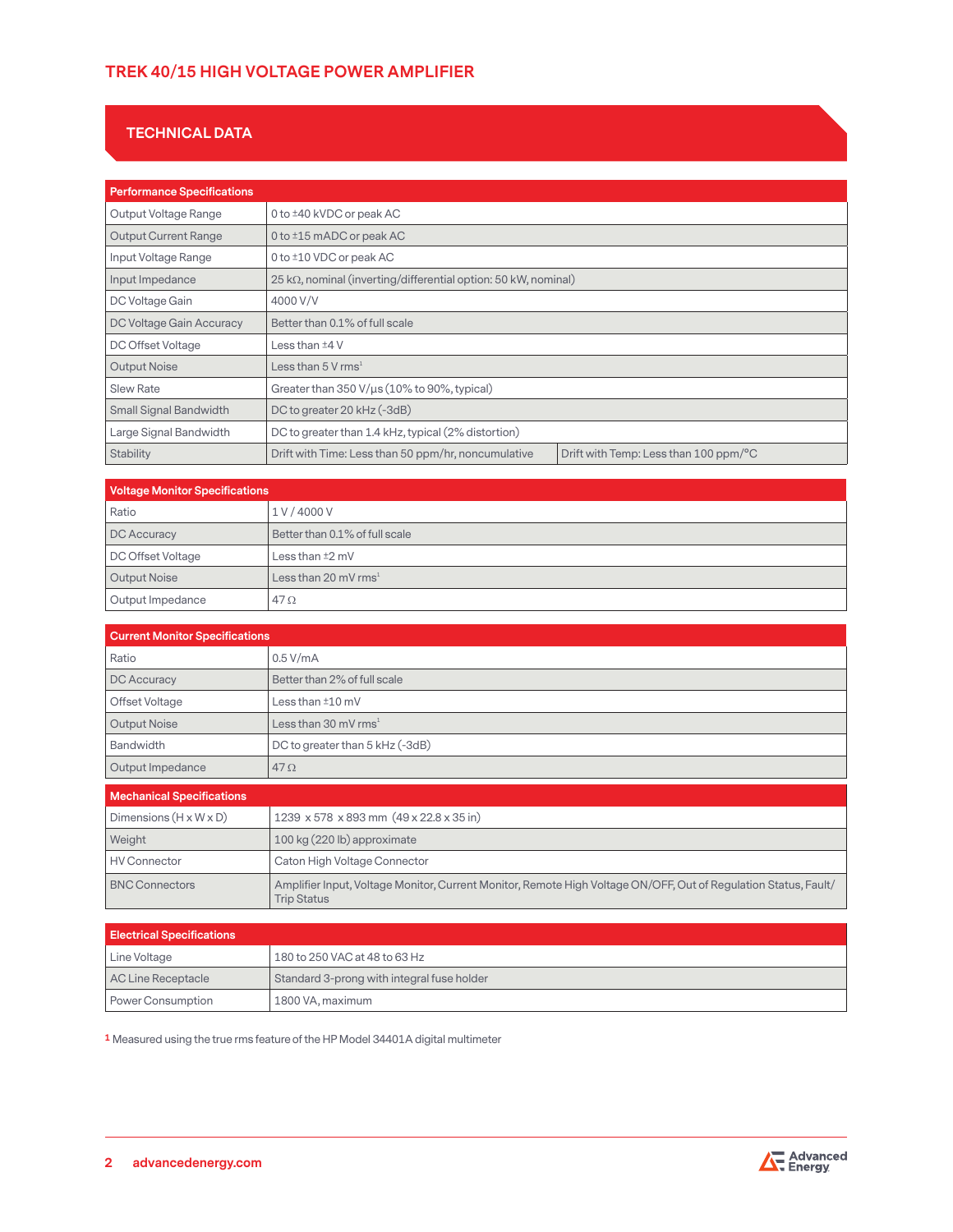# **TREK 40/15 HIGH VOLTAGE POWER AMPLIFIER**

## **TECHNICAL DATA**

| <b>Environmental Specifications</b> |                                             |
|-------------------------------------|---------------------------------------------|
| Temperature                         | 0 to $40^{\circ}$ C (32 to $104^{\circ}$ F) |
| Relative Humidity                   | To 75%, noncondensing                       |
| Altitude                            | To 1524 meters (5000 ft)                    |

| Features                                             |                                                                                                                                                                                                                                                                                                                            |                                                                                                                             |
|------------------------------------------------------|----------------------------------------------------------------------------------------------------------------------------------------------------------------------------------------------------------------------------------------------------------------------------------------------------------------------------|-----------------------------------------------------------------------------------------------------------------------------|
| High Voltage On/Off                                  | Local: Individual push-button switches                                                                                                                                                                                                                                                                                     | Remote: TTL compatible input. TTL high (or open) turns<br>off high voltage output. TTL low turns on high voltage<br>output. |
| <b>Dynamic Adjustment</b>                            | Graduated one-turn panel potentiometer is used to optimize the AC response for various load parameters.                                                                                                                                                                                                                    |                                                                                                                             |
| Current Limit/Trip                                   | Switch selectable for limit or trip. Graduated one-turn panel potentiometer is used to adjust limit or trip level from<br>0 to $\pm 15$ mA.                                                                                                                                                                                |                                                                                                                             |
| Out of Regulation Status<br>Indicator and Connnector | Illuminates and TTL low is provided when unit fails to produce required HV output such as during current limit.                                                                                                                                                                                                            |                                                                                                                             |
| Limit/Trip Status Indicator and<br>Connector         | An indicator will illuminate and a BNC will provide a TTL low when the high-voltage output is disabled due to the<br>output current exceeding the current trip level, the detection of a highvoltage supply fault, the removal of one of<br>the panels, or if the Trek 40/15 is out of regulation for greater than 500 ms. |                                                                                                                             |

# **REFERENCE NUMBERS**

| <b>Included Accessories</b> |                                                              |
|-----------------------------|--------------------------------------------------------------|
| <b>PN</b>                   | <b>Description</b>                                           |
| 23392                       | Operator's Manual                                            |
| <b>B3060</b>                | Shorting BNC Cap                                             |
| 43466                       | <b>HV Output Cable</b>                                       |
| Varies                      | Line Cord, Spare Fuses (selected per geographic destination) |